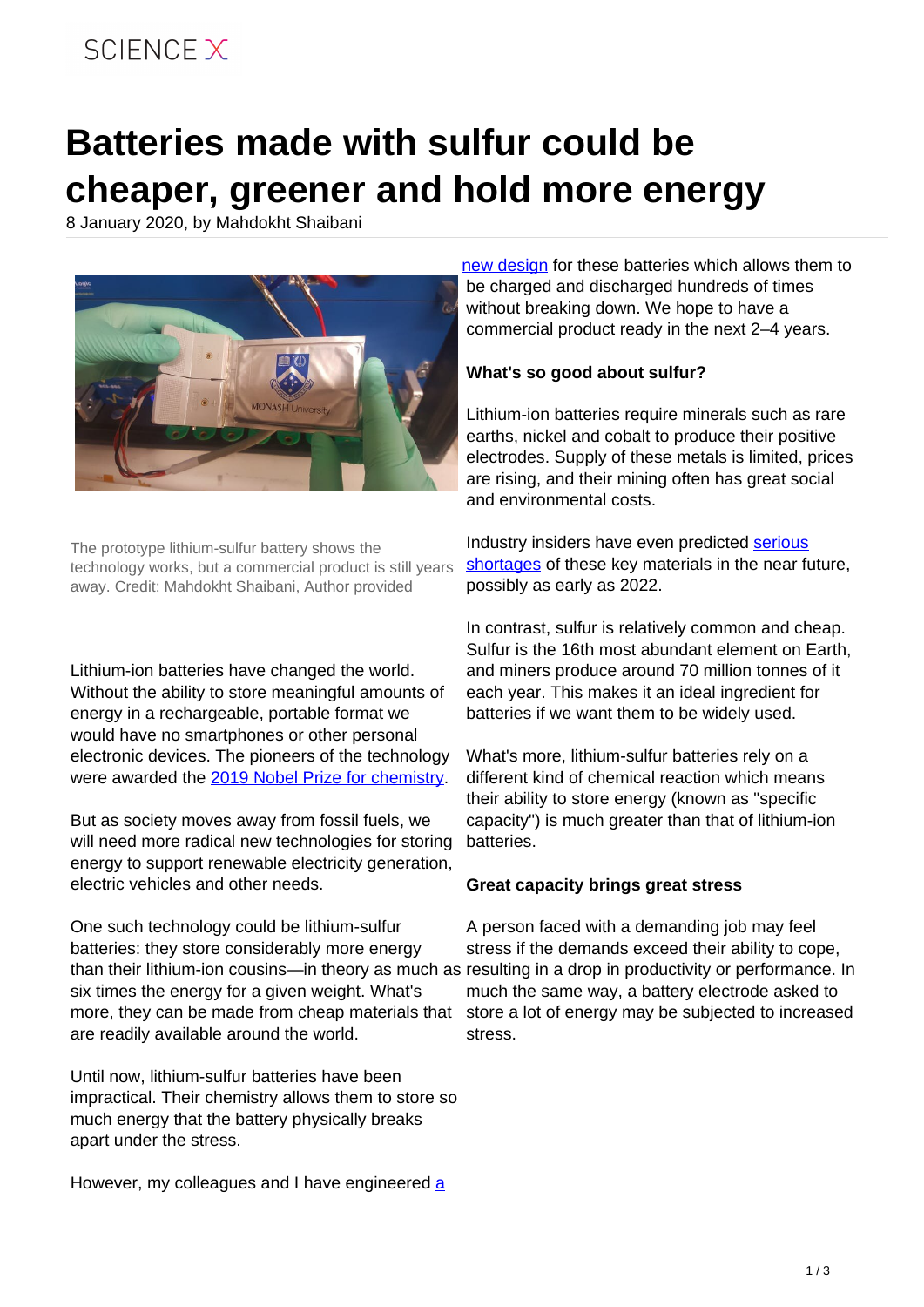### SCIFNCF X



A CT scan of one of the sulfur electrodes shows the open structure that allows particles to expand as they charge. Credit: Mahdokht Shaibani, Author provided

In a lithium-sulfur battery, energy is stored when positively charged lithium ions are absorbed by an electrode made of sulfur particles in a carbon matrix held together with a polymer binder. The high storage capacity means that the electrode swells up to almost double its size when fully charged.

The cycle of swelling and shrinking as the battery charges and discharges leads to a progressive loss We hope to have a commercial product ready in the of cohesion of particles and permanent distortion of next 2–4 years. We are working with industry the carbon matrix and the polymer binder.

The carbon matrix is a vital component of the battery that delivers electrons to the insulating sulfur, and the polymer glues the sulfur and carbon

together. When they are distorted, the paths for electrons to move across the electrode (effectively the electrical wiring) are destroyed and the battery's performance decays very quickly.

#### **Giving particles some space to breathe**

The conventional way of producing batteries creates a continuous dense network of binder across the bulk of the electrode, which doesn't leave much free space for movement.

The conventional method works for lithium-ion batteries, but for sulfur we have had to develop a new technique.

To make sure our batteries would be easy and cheap to manufacture, we used the same material as a binder but processed it a little differently. The result is a web-like network of binder that holds particles together but also leaves plenty of space for material to expand.

These expansion-tolerant electrodes can efficiently accommodate cycling stresses, allowing the sulfur particles to live up to their full energy storage capacity.

### **When will we see working sulfur batteries?**

My colleagues Mainak Majumder and Matthew Hill have long histories of translating lab-scale discoveries to practical industry applications, and our multidisciplinary team contains expertise from materials synthesis and functionalization, to design and prototyping, to device implementation in power grids and electric vehicles.

The other key ingredient in these batteries is of course lithium. Given that Australia is a leading global producer, we think it is a natural fit to make the batteries here.

partners to scale up the breakthrough, and looking toward developing a manufacturing line for commercial-level production.

**More information:** Mahdokht Shaibani et al.